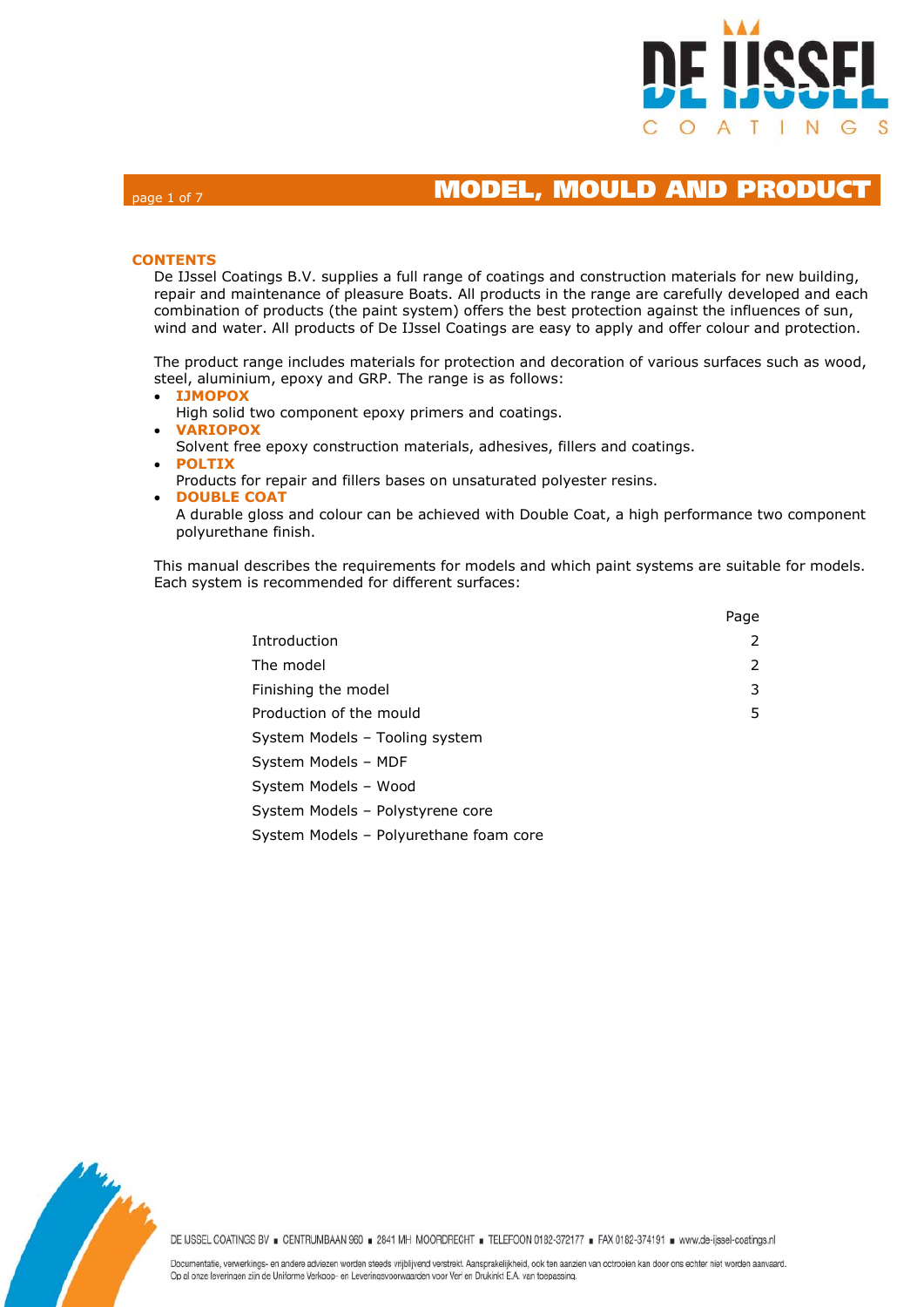

## page 2 of 7 MODEL, MOULD AND PRODUC

### **INTRODUCTION**

Products made from glass-fibre reinforced unsaturated polyester resins are produced from negative moulds. In order to achieve a highest quality of finish, both the model and the mould should meet the highest demands for surface perfection.

Already at the first steps in the design process of the model or mould, the developer should take following topics into consideration:

- The number of products to be made in the mould;
- The size and dimension of these products;
- The shape and design of the products;
- The quality of surface.

A final consideration is the emission of styrene monomers during the application of unsaturated polyester resins. The aim is to reduce the emission to the lowest possible concentration which can be reasonably achieved. As a consequence, the production of products using closed moulds using RTM, vacuum or pressure injection moulding, increases. This requires moulds with an even higher quality of surface.

In this brochure the model is equivalent to the prototype, original or plug. The product is the final product which is produced in the mould.

### **THE MODEL**

The model is the original and positive form. It is the base for the future products to be produced. The production of a high quality model involves many hours of delicate work and skill of labour. It is therefore important to select the most suitable material to produce this model. The choice of material depends on the shape and size of the model and the possibilities for surface preparation. In some cases the model may be used for other purposes as well. In the boat-building industry often the first boat is used as a model for a mould to produce future boats in polyester. In that case, other demands are required for the coating system than when ordinary one-off models are produced.

The final part is the selection of the coating system for the model. This coating system should be fully resistant to strong solvents such as styrene, acetone or ethyl acetate.

The time schedule between acceptance of the model and production of the actual mould may take a few weeks. This should be taken into consideration when producing the model. During storage, the materials used for the model may shrink or expand, especially when the temperature and relative humidity are subject to change.

A model may be treated with a paint system and cured curing is sometimes accelerated by increasing the temperature, sometimes between 40 and 60°C. This will indeed accelerate drying and curing but may cause surface imperfections due to further shrinkage of fillers at such temperatures.

#### Materials for the model

The model may be produced from one of the materials mentioned in following table. Every material has its specific field of application, advantages and disadvantages during use.

| Material:     | Application:                                                                      | Advantages:                        | Disadvantages:           |
|---------------|-----------------------------------------------------------------------------------|------------------------------------|--------------------------|
| Aluminium     | · small models from cast<br>aluminium<br>• larger models from<br>aluminium sheets | • fixed shape                      | · special tools required |
| EPS, foam     | · medium to large models,<br>substrate for tooling paste                          | • cost effective<br>• easy to work | • not styrene resistant  |
| Plasterboard, | · small models                                                                    | · casting of complex               | • fragile                |
| gypsum        |                                                                                   | shapes                             | • porous surface         |
| Wood,         | . medium to large models                                                          | • fixed shape                      | • moisture and           |
| plywood       |                                                                                   |                                    | temperature sensitive    |



DE IJSSEL COATINGS BV E CENTRUMBAAN 960 = 2841 MH MOORDRECHT = TELEFOON 0182-372177 = FAX 0182-374191 = www.de-ijssel-coatings.nl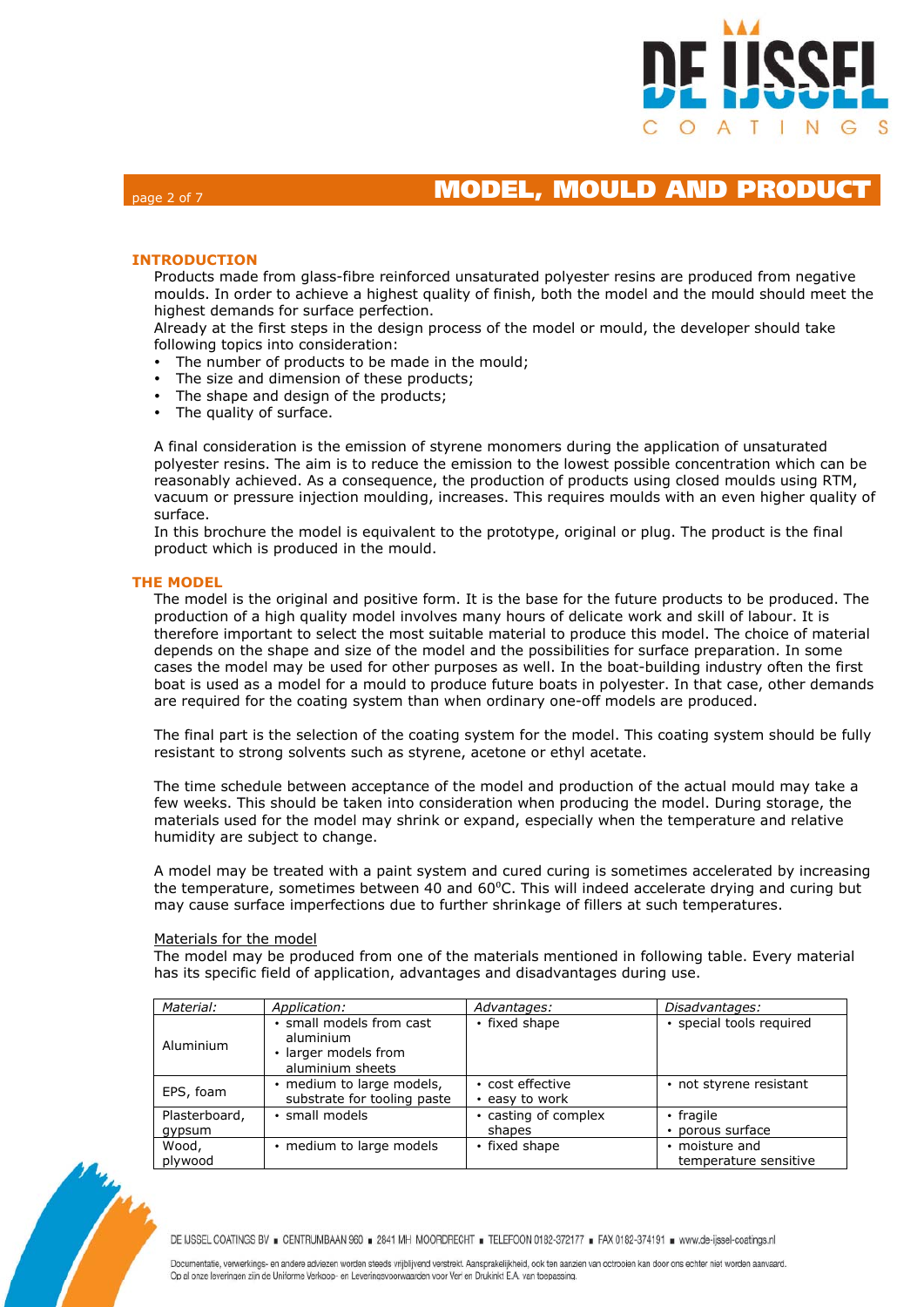

# page 3 of 7 MODEL, MOULD AND PRODUCT

| Material:                          | Application:                                             | Advantages:                                             | Disadvantages:                                             |
|------------------------------------|----------------------------------------------------------|---------------------------------------------------------|------------------------------------------------------------|
| Wood,<br>hardwood                  | · small models                                           | • easy to use                                           | • moisture and<br>temperature sensitive                    |
| <b>MDF</b>                         | · small to medium models                                 | • fixed shape and low<br>shrinkage                      | · moisture sensitive                                       |
| PU, foam                           | · small models                                           | • easy to modify by cutting<br>and sanding              | • high costs                                               |
| Steel,<br>stainless or<br>polished | · large models                                           | • fixed shape                                           | · special tools required                                   |
| Tooling paste                      | • all models when accuracy<br>in dimensions is important | • applied over EPS<br>• easy to modify by CNC<br>cutter | · moisture sensitive<br>• solvent resistance<br>• Tg value |

Prior to the selection of the material for the model, the procedure how the model and mould are to be produced should be decided. The technical properties of all materials should be compatible with each other. The solvent resistance of all products used for the model and mould is important. Additionally, the temperature resistance is of equal importance. During the production of the mould the exothermic reaction will cause a rapid temperature increase. Models made from materials with a low  $T_q$  value might give distortions and surface defects. Systems known for an exothermic reaction are some rapid tooling systems and vacuum injection systems with low pot life.

## Reinforcing the material

A laminate can be applied to improve the structural properties of the model. The stiffness, strength and dimensional stability will be improved. The best choice is an epoxy laminate combined with a woven glass fibre. Epoxy resins have lower shrinkage and better adhesion. Polyester resins or combinations of polyester and epoxy are not recommended.

Variopox products are free from solvents and recommended for EPS. An EPS model can be made resistant to styrene using suitable epoxy- or polyurethane compounds.

### Tooling systems

A new development in the making of a model is shaping of EPS foam blocks using CNC milling machines. These blocks are first covered with a special tooling paste based on epoxy, polyurethane or unsaturated polyester. These tooling systems should resist solvents, equivalent to coating systems. Adequate solvent resistance of the tooling paste will prevent film defects and surface distortions during mould making.

## **FINISHING THE MODEL**

### Paint system

Normally the model is coated with a suitable paint system before applying the gelcoat for the mould. Using a paint system the final gloss and texture of the model may be determined. *When selecting a paint system it is essential that all separate components of the system, including fillers, are resistant against styrene.* Insufficient resistance against styrene will lead to surface defects in the mould. Not all two component coatings are resistant. An example of a coating with good styrene resistance is Double Coat.

It can be easily determined if a surface resist solvents or note. Place some cotton wool saturated with solvent 10 minutes on the surface of the model. When after 10 minutes the surface is dissolved or easily can be damaged by nail, the solvent resistance is not sufficient. In that case, the surface should be treated with Variopox Sealer before continuing the application of the coating system.

Secondly, the paint system of the model may not affect the curing mechanism of the unsaturated polyester gelcoat. Gelcoats may cure insufficiently when applied to models or moulds treated with epoxy paint systems. A finish based on epoxy is therefore not recommended.



DE IJSSEL COATINGS BV E CENTRUMBAAN 960 = 2841 MH MOORDRECHT = TELEFOON 0182-372177 = FAX 0182-374191 = www.de-ijssel-coatings.nl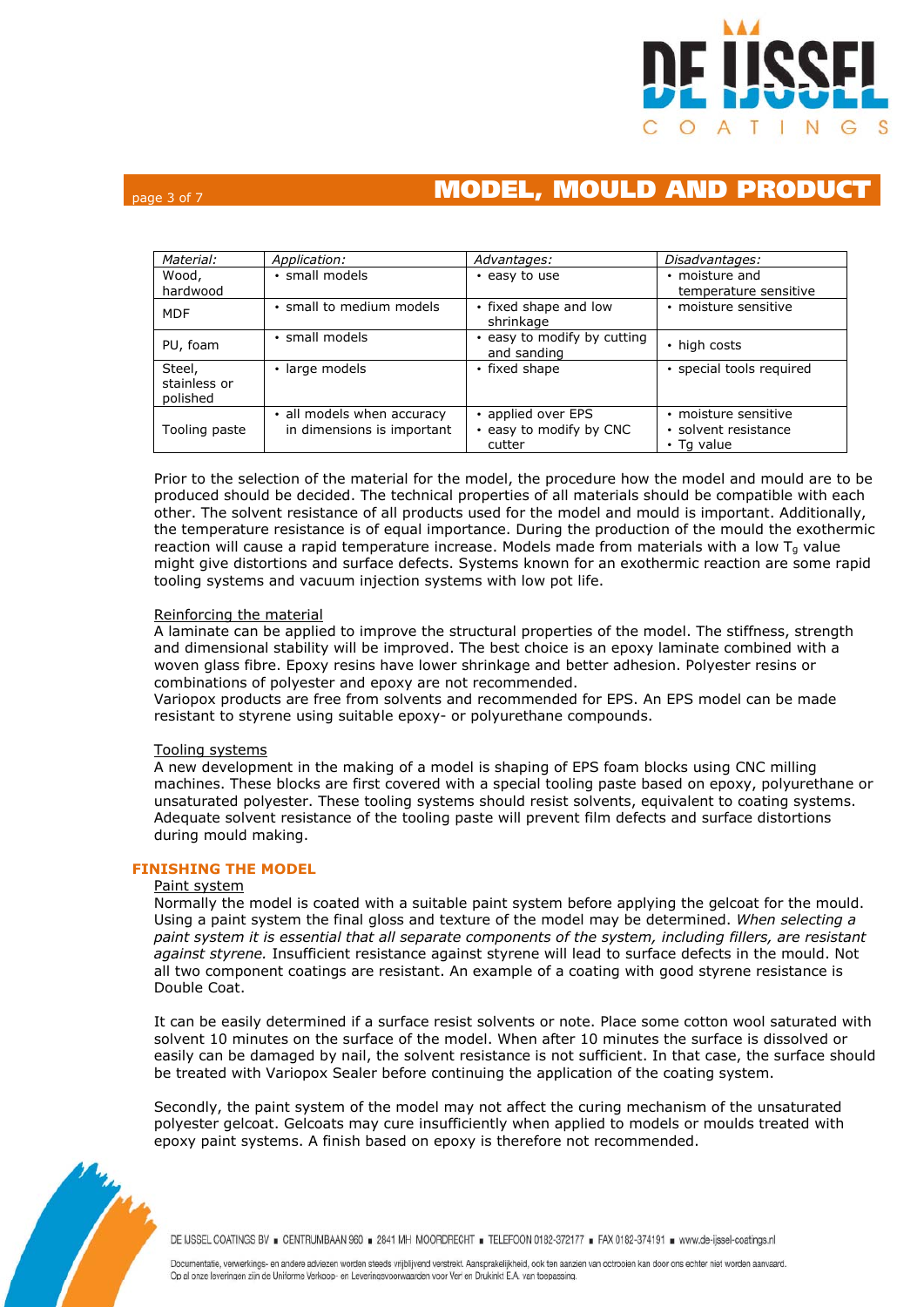

## page 4 of 7 MODEL, MOULD AND PRODUC

When choosing the material to produce the model, it is important to consider the possibilities for application of the paint system. When the model has to be coated in a spray booth where the temperature is raised to 40 to 60°C, one has to consider possible shrinkage. The dimensional stability at such temperatures should be as high as possible.

In the table an overview is given of the product range of De IJssel Coatings for models. Please contact us for detailed paint system recommendation or coating schedule.

In all cases the surface should be clean, dry and free from dust, grease and other contamination. Steel and aluminium should be grit blasted with suitable grit to remove possible corrosion products and oxides. When fillers are required, always styrene resistant two component fillers should be used.

|                | Product name                                                                                              | Description                                                                                                                                                                 |  |
|----------------|-----------------------------------------------------------------------------------------------------------|-----------------------------------------------------------------------------------------------------------------------------------------------------------------------------|--|
| <b>Primers</b> | Variopox Sealer                                                                                           | Tw0 component epoxy sealer, solvent free. Eliminates porosity,<br>improves solvent resistance, and reduces solvent retention.                                               |  |
|                | IJmopox ZF primer                                                                                         | Primer with excellent adhesion to metals.                                                                                                                                   |  |
|                | Tweecolux                                                                                                 | Rapid curing and easy to sand primer. Several layers can be applied in<br>one day.                                                                                          |  |
| <b>Fillers</b> | Poltix Rijplamuur<br>Poltix Spuitplamuur<br>Poltix Superplamuur<br>Poltix Vezelplamuur<br><b>I</b> Jmofix | Five different polyester fillers. Fast curing, excellent sanding properties.                                                                                                |  |
|                | Variopox Plamuur<br>Variopox Finishing<br>Plamuur<br>Variopox LG Plamuur                                  | Three different epoxy fillers with low shrinkage, suitable for small and<br>large surfaces.                                                                                 |  |
| Build coats    | IJmopox HB coating                                                                                        | Two component high solid build coat.                                                                                                                                        |  |
| Finishes       | Double Coat Modellak                                                                                      | Two component polyurethane finish with rapid curing. Recommended<br>for smaller models. High gloss. After 24 hours resistant to gelcoat.                                    |  |
|                | Double Coat                                                                                               | Mar and scratch resistant two component polyurethane finish. Excellent<br>levelling, recommended for larger models. High gloss or semi-gloss,<br>available in many colours. |  |

### Surface texture of the model

By applying a surface texture to the surface of the model, the polyester product made in the mould will obtain the same texture. This texture may be applied using special effects, such as:

| Effect:             | May be achieved with:                                                                                                                                                                                                    |
|---------------------|--------------------------------------------------------------------------------------------------------------------------------------------------------------------------------------------------------------------------|
| Anti-slip structure | Add anti-slip powder to Double Coat high gloss, Double Coat Modellak or Double Coat<br>silk gloss and apply with air spray. Also special materials with an anti-slip profile are<br>applied to the surface of the model. |
| High gloss          | Apply Double Coat Modellak by spray or Double Coat high gloss by brush, roller or<br>spray.                                                                                                                              |
| Leather grain       | Apply artificial leather to the model.                                                                                                                                                                                   |
| Splatter structure  | Apply Double Coat high gloss, Double Coat Modellak or Double Coat silk gloss by<br>spray with nozzle with large orifice at low pressure.                                                                                 |
| Silk gloss          | Apply Double Coat silk gloss by spray. A silk gloss surface is difficult to repair as gloss<br>variations may be possible.                                                                                               |

Anti-slip materials or artificial leather grains which are fixed to the surface with adhesives should be resistant to styrene.

### **PRODUCTION OF THE MOULD**

Also the mould or negative form may be made from various materials. The choice depends on the size and design of the model as well as the number of products which will be made from the mould. In



DE IJSSEL COATINGS BV E CENTRUMBAAN 960 = 2841 MH MOORDRECHT = TELEFOON 0182-372177 = FAX 0182-374191 = www.de-ijssel-coatings.nl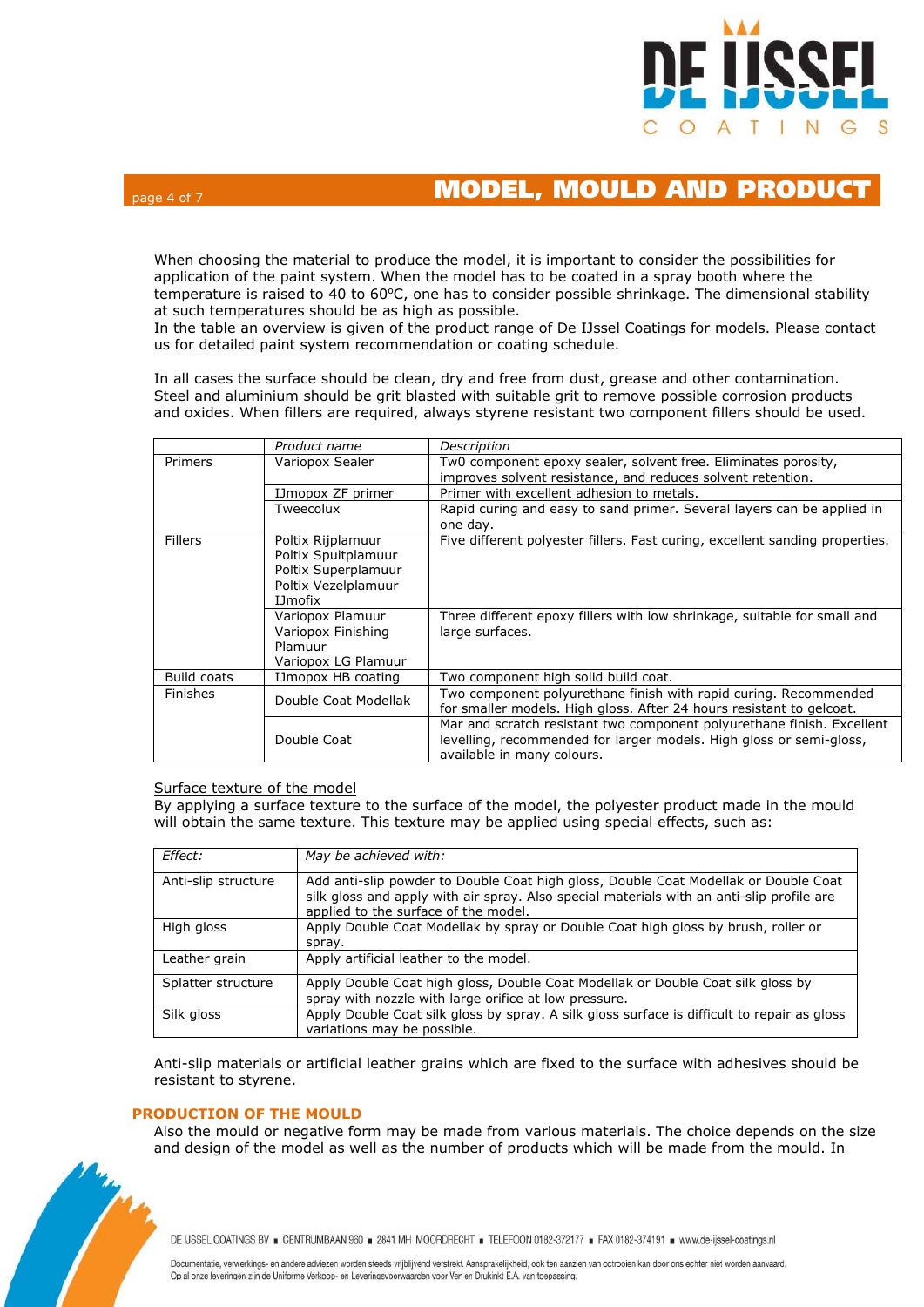

many cases materials such as reinforced polyester is chosen. Alternatives are epoxy, vinyl ester or (stainless) steel.

When reinforced polyester is chosen, it is important to know if the product should be smooth on only one or on both sides. This determines the construction of the mould. A product which should be smooth on both sides requires a closed mould:

| Required product  | Type of mould | Production method  |
|-------------------|---------------|--------------------|
| One side smooth   | Open mould    | Hand lay up        |
|                   |               | Spray up           |
| Both sides smooth | Closed mould  | <b>BMC</b>         |
|                   |               | Vacuum injection   |
|                   |               | Pressure injection |
|                   |               | <b>RTM</b>         |

The mould may be made as one piece when the model is fully releasing. All angles and corners on the model should be smaller than 90 degrees. When angles or corners are smaller, the mould should be made consisting of various separate parts.

## Application conditions

As during the production of the model, it is important during the production to control the temperature and relative humidity during application. Temperature, ventilation and relative humidity in the workshop should not be subject to rapid changes, both during daytime or night-time. Rapid changes in temperature or humidity, draft or poor ventilation may cause problems in the curing process of the materials, resulting in print-through of glass fibre or insufficient hardness of the gelcoat materials.

### Surface preparation model

Before a start can be made with the production of the mould, the model should be prepared. First should be checked if the coating system is fully cured and resistant to styrene. If so, a suitable mould release agent may be applied.

Depending on the choice of release agent, four to five coats may be required. Wait between each coat for a few hours to allow solvents to evaporate. Every coat should be buffed carefully. Small residues of mould release agent may become visible in the mould, so buffing and polishing should be done thoroughly and carefully.

To complicated shapes a layer of liquid PVA release agent may be applied. When in doubt the model will release completely PVA should be applied. This requires skill of labour to apply this release agent without brush marks, sags or runs. *Models to which a structured material is applied (such as a leather grain or anti-slip profile) should always be coated with PVA mould release agent.* 

### Selection of system

The selection of the system and materials for production of the mould depend on the final use of the mould. Import criteria are the number of lifts a day, the required life time of the mould and the temperature during curing of the products when the mould is in use. For less critical use and applications with only a few lifts of products the quality requirements are lower compared to critical use with many lifts a day. For less critical use a standard system may be chosen, For critical systems with many lifts and higher temperatures a premium system is available. Both systems are summarized in following table:



DE IJSSEL COATINGS BV = CENTRUMBAAN 960 = 2841 MH MOORDRECHT = TELEFOON 0182-372177 = FAX 0182-374191 = www.de-ijssel-coatings.nl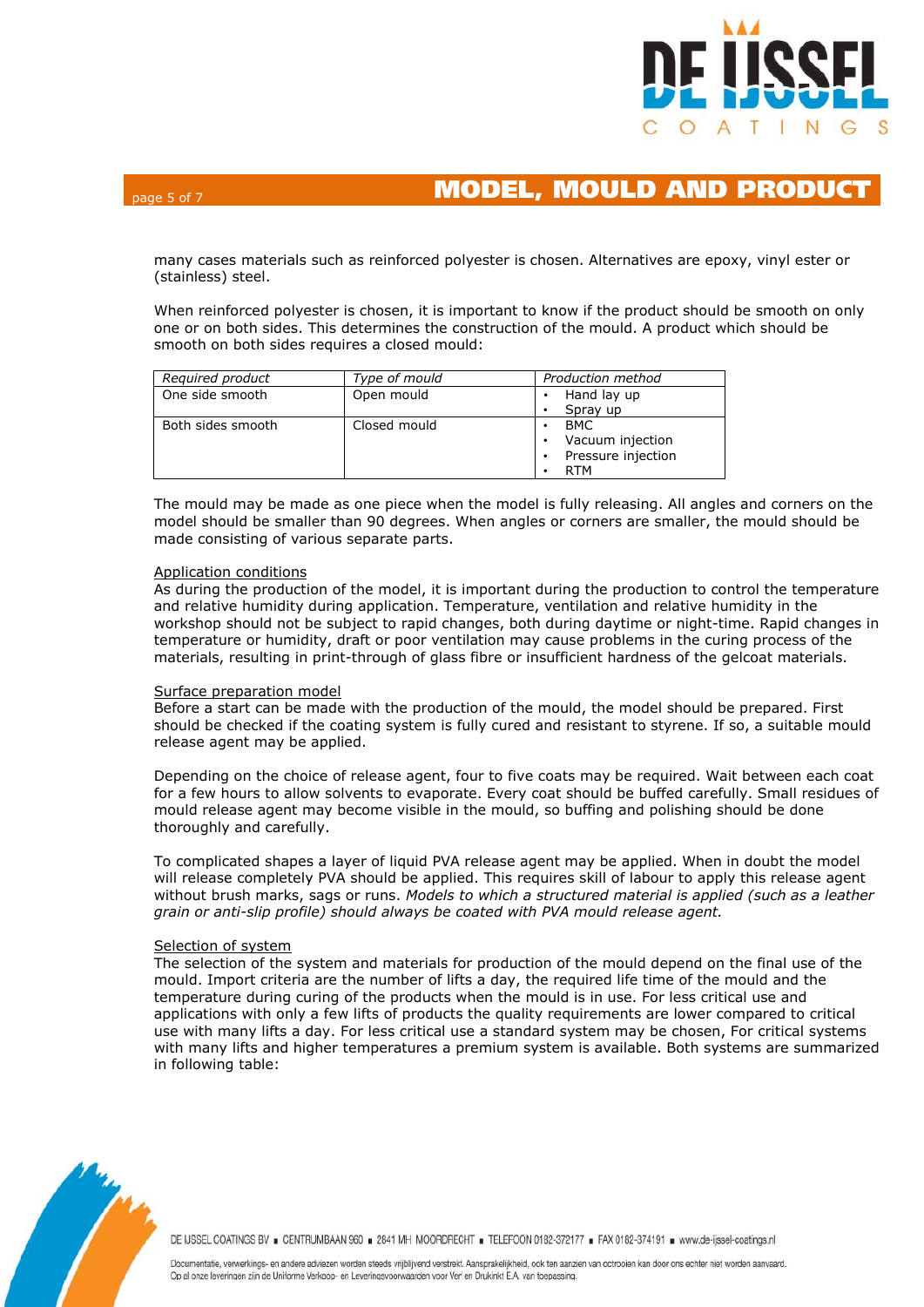

## page 6 of 7 MODEL, MOULD AND PRODUCT

|                                  | Standard system                                                                                                                                                                                                                                                        | Premium system                                                                                                                                                                                                                          |
|----------------------------------|------------------------------------------------------------------------------------------------------------------------------------------------------------------------------------------------------------------------------------------------------------------------|-----------------------------------------------------------------------------------------------------------------------------------------------------------------------------------------------------------------------------------------|
| $\overline{\phantom{0}}$<br>Step | Poltix Gelcoat M-EB<br>Based on vinylester resins<br>Application by brush<br>$\bullet$<br>Available in 9 colours<br>$\bullet$<br>High HDT<br>٠<br>Scratch and impact resistant<br>$\bullet$<br>High chemical resistance, no dull patches<br>٠<br>Two coats recommended | Poltix Gelcoat M-EB<br>Based on vinylester resins<br>Application by brush<br>$\bullet$<br>Available in 9 colours<br>High HDT<br>٠<br>Scratch and impact resistant<br>High chemical resistance, no dull patches<br>Two coats recommended |
| $\sim$<br>Step                   | Poltix Lamineerhars in in combination with a glass<br>mat of 150 gram/m <sup>2</sup><br>Based on isophtalic resins<br>Hand lay-up application<br>٠<br>Thixotropic<br>$\bullet$<br>Cure indicator                                                                       | Poltix Resin M-EB in combination with a glass<br>mat of 150 gram/m <sup>2</sup><br>Based on vinylester resins<br>Hand lay-up application<br>$\bullet$<br>Light thixotropy<br>$\bullet$<br>High HDT                                      |
| Step3                            | Poltix Lamineerhars in in combination with a glass<br>mat<br>Based on isophtalic resins<br>٠<br>Hand lay-up application<br>$\bullet$<br>Thixotropic<br>Cure indicator                                                                                                  | Poltix Resin M-EB-K in combination with a glass<br>mat<br>Based on vinylester resins<br>$\bullet$<br>Hand lay-up application<br>(vacuüm injection possible)<br>Low shrinkage                                                            |
| 4<br>Step                        | Poly Lak ortho ED (Poltix Topcoat OB-E)<br>Based on orthophtalic resins<br>Application by brush<br>٠<br>One coat application<br>٠<br>Available in 4 colours                                                                                                            |                                                                                                                                                                                                                                         |

### Application of the gelcoat

Before applying the gelcoat, dust and foreign materials should be removed from the surface of the model. A first layer of gelcoat is applied by brush at a thickness of 350 µm. The gelcoat should be applied in an even film, without holidays or areas with low thickness. Spray application might lead to small air entrapment in the gelcoat. The gel time should be adjusted with MEK peroxide to approx. 20 minutes. Curing of the gelcoat at lower parts may be inhibited by styrene vapours, turning the model will avoid this.

When the first layer is fully cured, a next layer of 350 µm gelcoat may be applied. Usually, this is possible after 3 hours. Applying the second layer gelcoat in a different colour, it is possible to check if sufficient film thickness is applied.